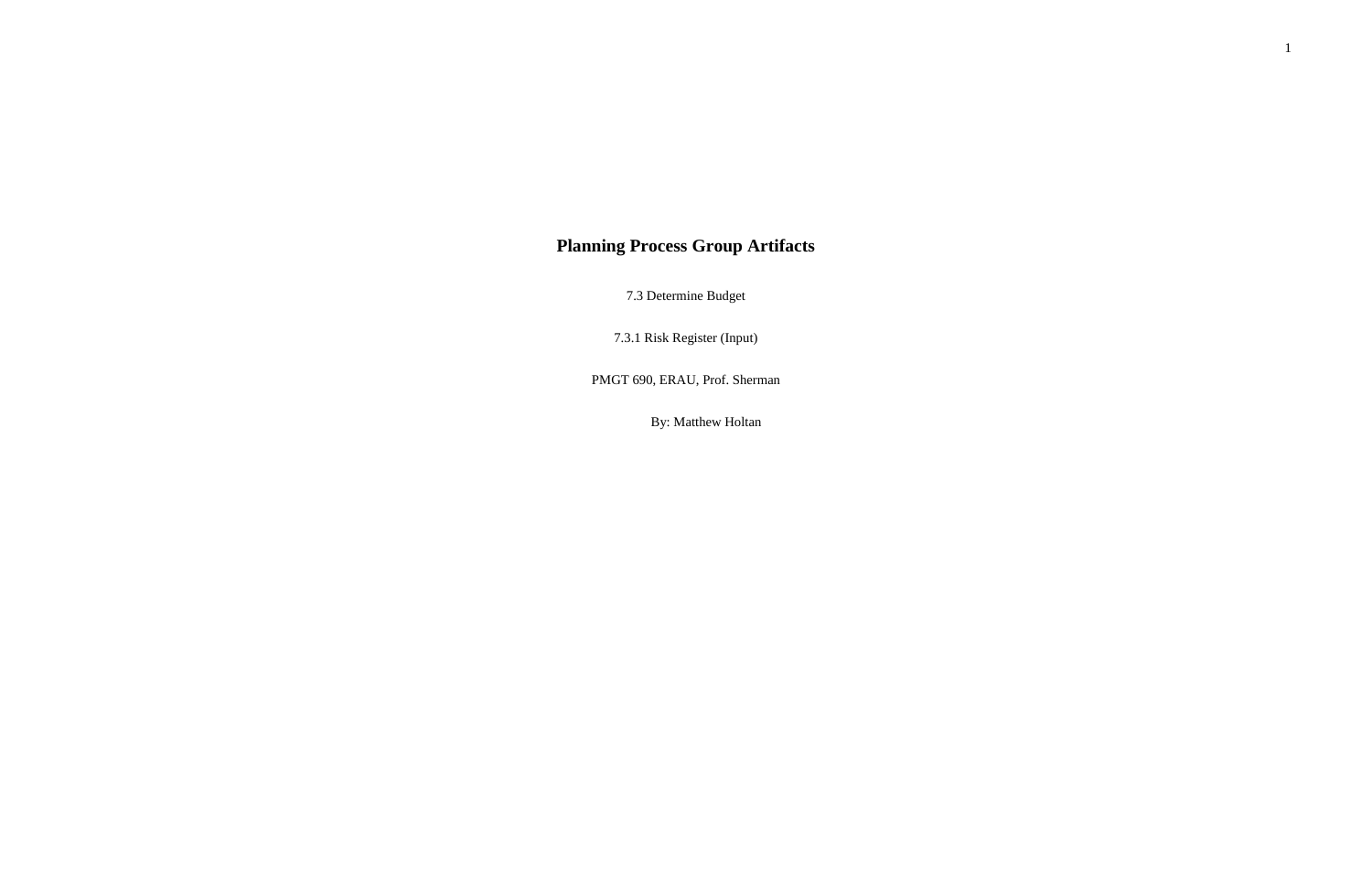### RISK MANAGEMENT PLAN 2

7.3.1 Risk Register (Input): This risk register was taken from PMGT 613 and developed for the group project. The risk register should be reviewed to consider how to aggregate the risk response costs. This register should be reviewed and updated regularly.

# **Risk Register**

|                   | Project Title: Consultant Group Risk Analysis Plan<br><b>Date Prepared: 02/03/2017</b> |                                                                                                                                        |                                                                                              |                |                |                |                |                                         |                                |                                |                              |                          |  |
|-------------------|----------------------------------------------------------------------------------------|----------------------------------------------------------------------------------------------------------------------------------------|----------------------------------------------------------------------------------------------|----------------|----------------|----------------|----------------|-----------------------------------------|--------------------------------|--------------------------------|------------------------------|--------------------------|--|
| <b>Risk</b><br>ID | <b>Risk Date</b>                                                                       | <b>Risk Description</b>                                                                                                                | <b>Probability</b><br><b>Impact</b><br><b>Quality</b> Schedule<br>Likelihood<br><b>Scope</b> |                |                | Cost           |                | <b>Risk</b><br><b>Score</b><br>Category | <b>Risk</b><br><b>Response</b> | <b>Risk</b><br><b>Response</b> | <b>Risk</b><br><b>Impact</b> | <b>Response Tracking</b> |  |
|                   |                                                                                        |                                                                                                                                        | <b>Frequency</b>                                                                             |                |                |                |                |                                         |                                |                                | <b>Description</b>           |                          |  |
|                   | 01/26/2017                                                                             | Leadership transition changes<br>required by executive<br>sponsors create changes in<br>original plan                                  |                                                                                              |                |                | $\overline{4}$ |                | 20                                      | Organizational                 | Mitigate                       |                              |                          |  |
| 2                 | 01/26/2017                                                                             | Preordained budget cap<br>cannot support required<br>change                                                                            | $\overline{2}$                                                                               |                |                |                | $\overline{5}$ | 10                                      | Project<br>Management          | Mitigate                       |                              |                          |  |
| 3                 | 01/26/2017                                                                             | Team combination leads to<br>less technically rigorous<br>solutions for project<br>completion                                          | $\overline{3}$                                                                               |                | 2              |                |                | 6                                       | Technical                      | Accept                         |                              |                          |  |
| $\overline{4}$    | 01/26/2017                                                                             | Combination of teams and<br>team building dynamics delay<br>projects initially                                                         | 3                                                                                            |                |                | 3              |                | 9                                       | Organizational                 | Accept                         |                              |                          |  |
| $\overline{5}$    | 01/27/2017                                                                             | Other Company Units impact<br>decisions on IT project<br>outcomes or unit organization                                                 | $\overline{4}$                                                                               | $\overline{2}$ |                |                |                | 8                                       | External                       | Accept                         |                              |                          |  |
| 6                 | 01/27/2017                                                                             | Is IT staff too inexperienced<br>or understaffed to accomplish<br>IT project goals?                                                    | $\overline{3}$                                                                               |                | $\overline{4}$ |                |                | 12                                      | Technical                      | Accept                         |                              |                          |  |
| $\overline{7}$    | 01/27/2017                                                                             | How will we get buy-in from<br>business lead to continuing<br>with agile methods while<br>running the whole business?                  | $\overline{4}$                                                                               |                | $\overline{3}$ |                |                | 12                                      | Technical                      | Accept                         |                              |                          |  |
| 8                 | 01/27/2017                                                                             | No buy-in from departmental<br>leadership to standardize<br>requirements and deliverables<br>with the entire business unit<br>in mind. | $\overline{4}$                                                                               | $\overline{4}$ |                |                |                | 16                                      | Organizational                 | Mitigate                       |                              |                          |  |
| 9                 | 01/27/2017                                                                             | Consolidation of three<br>business leads into one<br>business lead.                                                                    | $\overline{2}$                                                                               |                |                | $\overline{3}$ |                | 6                                       | Organizational                 | Accept                         |                              |                          |  |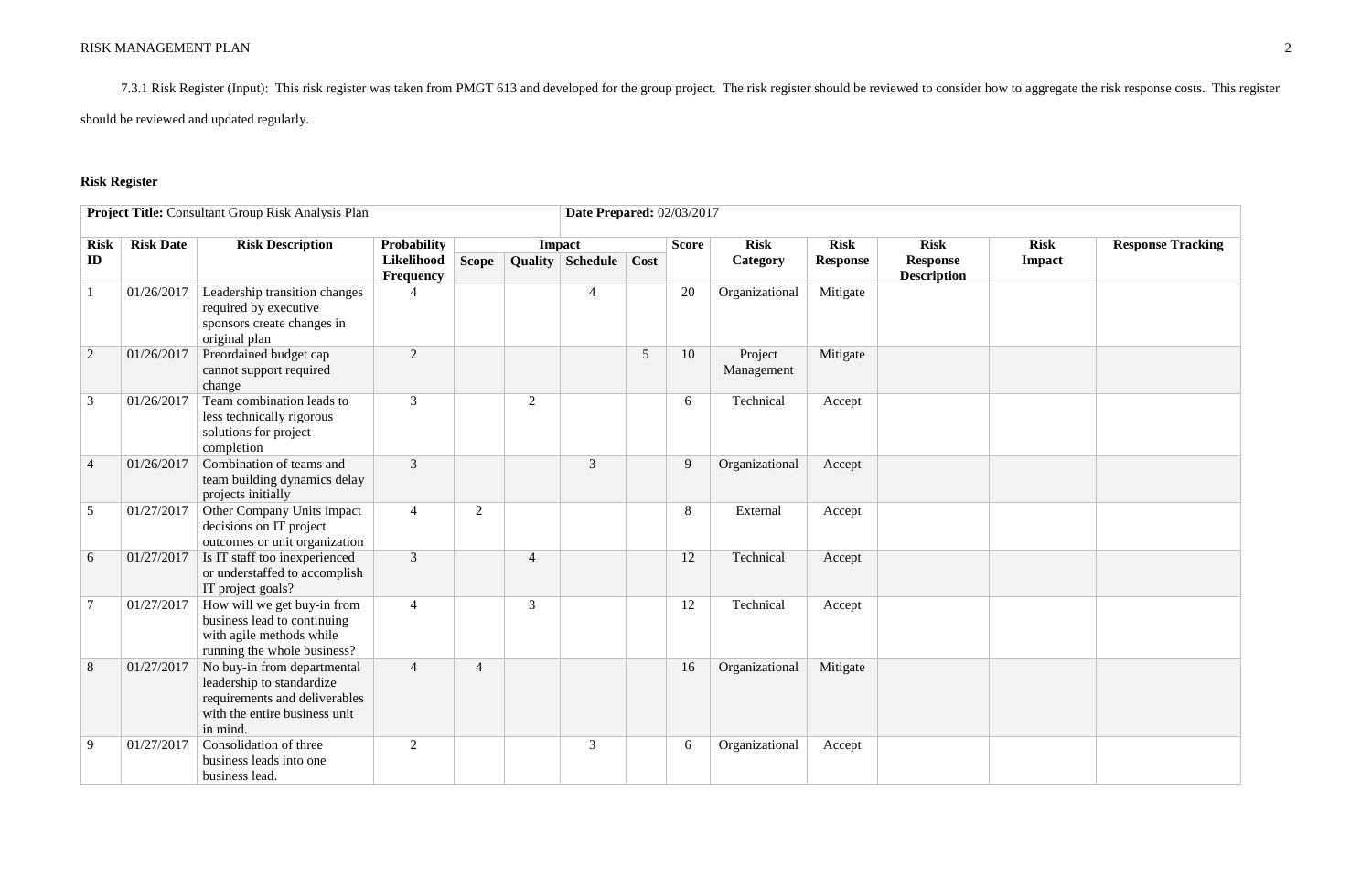|             | Project Title: Consultant Group Risk Analysis Plan<br><b>Date Prepared: 02/03/2017</b> |                                                                                                                 |                                |                |         |                 |                |                |                       |                 |                                       |                          |  |
|-------------|----------------------------------------------------------------------------------------|-----------------------------------------------------------------------------------------------------------------|--------------------------------|----------------|---------|-----------------|----------------|----------------|-----------------------|-----------------|---------------------------------------|--------------------------|--|
| <b>Risk</b> | <b>Risk Date</b>                                                                       | <b>Risk Description</b>                                                                                         | Probability<br><b>Impact</b>   |                |         |                 | <b>Score</b>   | <b>Risk</b>    | <b>Risk</b>           | <b>Risk</b>     | <b>Risk</b>                           | <b>Response Tracking</b> |  |
| ID          |                                                                                        |                                                                                                                 | Likelihood<br><b>Frequency</b> | <b>Scope</b>   | Quality | <b>Schedule</b> | Cost           |                | Category              | <b>Response</b> | <b>Response</b><br><b>Description</b> | <b>Impact</b>            |  |
| 10          | 01/27/2017                                                                             | How will we consolidate three<br>teams into one team and still<br>maintain the budget?                          | 4                              |                |         |                 | $\overline{4}$ | 16             | Organizational        | Mitigate        |                                       |                          |  |
| 11          | 01/27/2017                                                                             | How will we consolidate three<br>steering committees into one?                                                  | $\overline{4}$                 |                |         |                 | $\overline{4}$ | 16             | Organizational        | Mitigate        |                                       |                          |  |
| 12          | 01/27/2017                                                                             | Organizational restructuring<br>may cause chaos within the<br>organization                                      | $\overline{2}$                 | $\overline{4}$ |         |                 |                | 8              | Organizational        | Accept          |                                       |                          |  |
| 13          | 01/27/2017                                                                             | Lack of team motivation                                                                                         | 5                              |                |         |                 |                | 5              | Organizational        | Accept          |                                       |                          |  |
| 14          | 01/27/2017                                                                             | Does staff have the right<br>expectation about the job at<br>hand and have they received<br>necessary training? | $\overline{4}$                 |                |         |                 |                | $\overline{4}$ | Organizational        | Accept          |                                       |                          |  |
| 15          | 01/27/2017                                                                             | Inefficient team structure<br>reduces productivity (poor<br>team dynamics)                                      | 5                              |                |         |                 |                | 5              | Organizational        | Accept          |                                       |                          |  |
| 16          | 01/27/2017                                                                             | How will we consolidate<br>project management team?                                                             | 5                              |                | 2       |                 |                | 10             | Project<br>Management | Mitigate        |                                       |                          |  |
| 17          | 01/27/2017                                                                             | Will the exiting executive<br>sponsor have buy-in on his<br>new position?                                       | 5                              | 3              |         |                 |                | 15             | Resource              | Mitigate        |                                       |                          |  |
| 18          | 01/27/2017                                                                             | Training isn't available or is<br>inadequate                                                                    | $\overline{4}$                 |                | 3       |                 |                | 12             | Resource              | Accept          |                                       |                          |  |
| 19          | 01/27/2017                                                                             | Inability to secure sufficient<br>resources for the project                                                     | 3                              |                |         |                 | 3              | 9              | Resource              | Accept          |                                       |                          |  |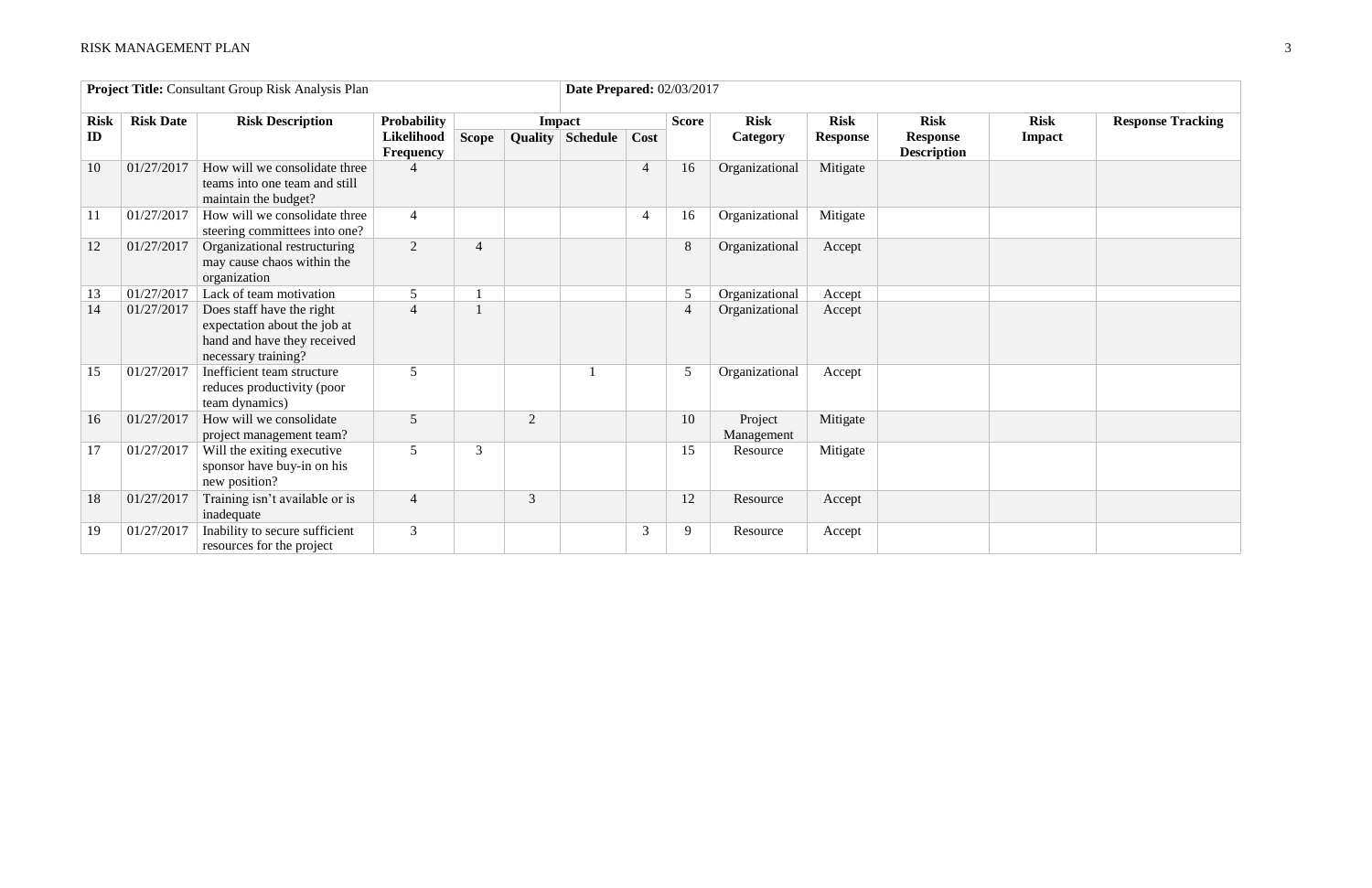#### **Appendix B**

#### **Probability and Impact Matrix**

Directions: The 5 x 5 matrix is used in conjunction with a probability and impact matrix that defines each cell in the matrix. Using the blank template below, create your own table that includes rating level titles, definitions, and rating values in the two categories of "Impact" and "Probability."

|                          | <b>Impact / Severity of Consequences</b>                                                                                                                                                                                                                                                                                                                                         |              | <b>Probability / Likelihood of Occurrence</b> |                   |                            |              |  |  |
|--------------------------|----------------------------------------------------------------------------------------------------------------------------------------------------------------------------------------------------------------------------------------------------------------------------------------------------------------------------------------------------------------------------------|--------------|-----------------------------------------------|-------------------|----------------------------|--------------|--|--|
| <b>Severity</b><br>Level | <b>Definition</b>                                                                                                                                                                                                                                                                                                                                                                | <b>Value</b> | Likelihood<br><b>Level</b>                    | <b>Definition</b> | <b>Numeric Probability</b> | <b>Value</b> |  |  |
| $\mathbf{1}$             | $Cost - Minimal$ or no impact<br><b>Schedule</b> – Minimal or no impact<br><b>Technical</b> – Minimal or no impact                                                                                                                                                                                                                                                               | $1-6$        |                                               | Not Likely        | $~10\%$                    | $1-6$        |  |  |
| 2                        | $\text{Cost}$ – Cost increase or unit production<br>cost increases of $< 1\%$ of cost/budget<br><b>Schedule</b> – Additional activities<br>required, able to meet key dates. Slip of<br>$<$ 2 weeks<br><b>Technical</b> – Minor<br>technical/supportability shortfall (no<br>impact to key performance parameters,<br>operational evaluation, or critical<br>operational issues) | $1-6$        | 2                                             | Low Likelihood    | $~10\%$                    | $1-6$        |  |  |
| 3                        | $Cost$ – Cost increase or unit production<br>cost increases of $<$ 5% of cost/budget<br><b>Schedule</b> – Minor schedule slip, no<br>impact to key milestones. Slip of $< 1$<br>months<br><b>Technical</b> – Moderate<br>technical/supportability shortfall;<br>limited impact to program                                                                                        | $8 - 12$     | $\overline{3}$                                | Likely            | $~1.50\%$                  | $8 - 12$     |  |  |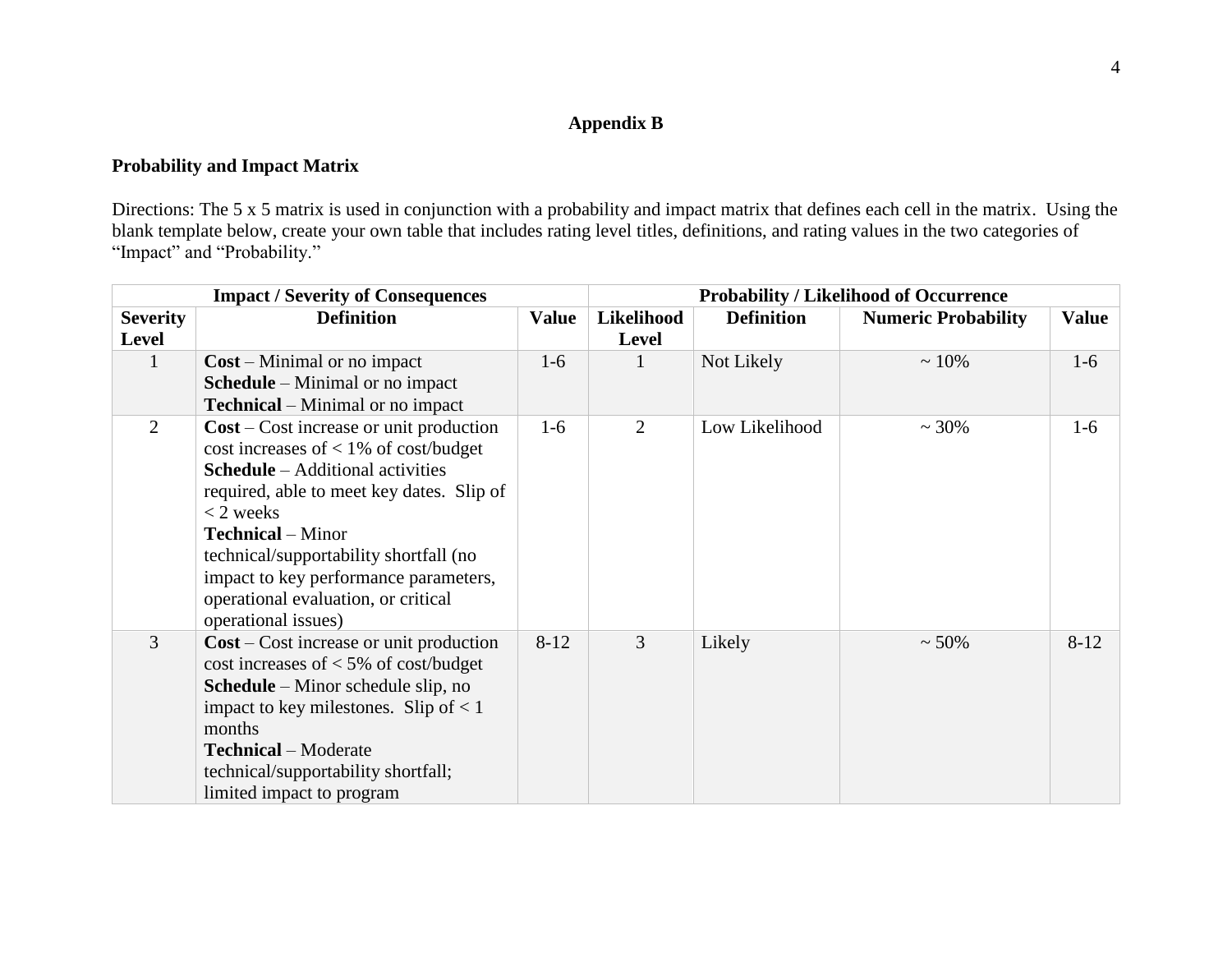|                                 | <b>Impact / Severity of Consequences</b>                                                                                                                                                                                                                                                                                                                                        |              | <b>Probability / Likelihood of Occurrence</b> |                      |                            |              |  |  |
|---------------------------------|---------------------------------------------------------------------------------------------------------------------------------------------------------------------------------------------------------------------------------------------------------------------------------------------------------------------------------------------------------------------------------|--------------|-----------------------------------------------|----------------------|----------------------------|--------------|--|--|
| <b>Severity</b><br><b>Level</b> | <b>Definition</b>                                                                                                                                                                                                                                                                                                                                                               | <b>Value</b> | Likelihood<br><b>Level</b>                    | <b>Definition</b>    | <b>Numeric Probability</b> | <b>Value</b> |  |  |
| $\overline{4}$                  | $Cost$ – Cost increase or unit production<br>cost increase of $< 10\%$ of cost/budget<br><b>Schedule</b> – Program critical path<br>affected, all schedule float associated<br>with key milestones exhausted. Slip of<br>$<$ 2 months<br><b>Technical</b> – Major<br>technical/supportability shortfall; may<br>jeopardize program success;<br>workarounds may not be available | $15 - 25$    | $\overline{4}$                                | <b>Highly Likely</b> | $~10\%$                    | $15 - 25$    |  |  |
| 5 <sup>5</sup>                  | $\text{Cost}$ – Exceeds agreed upon threshold<br>amount $> 10\%$ of cost/budget<br><b>Schedule</b> – Cannot meet key program<br>milestones. Slip of $> 3$ months<br><b>Technical</b> – Cannot meet key<br>performance parameter or key<br>technical/supportability threshold                                                                                                    | $15 - 25$    | 5                                             | Near Certainly       | $~100\%$                   | $15 - 25$    |  |  |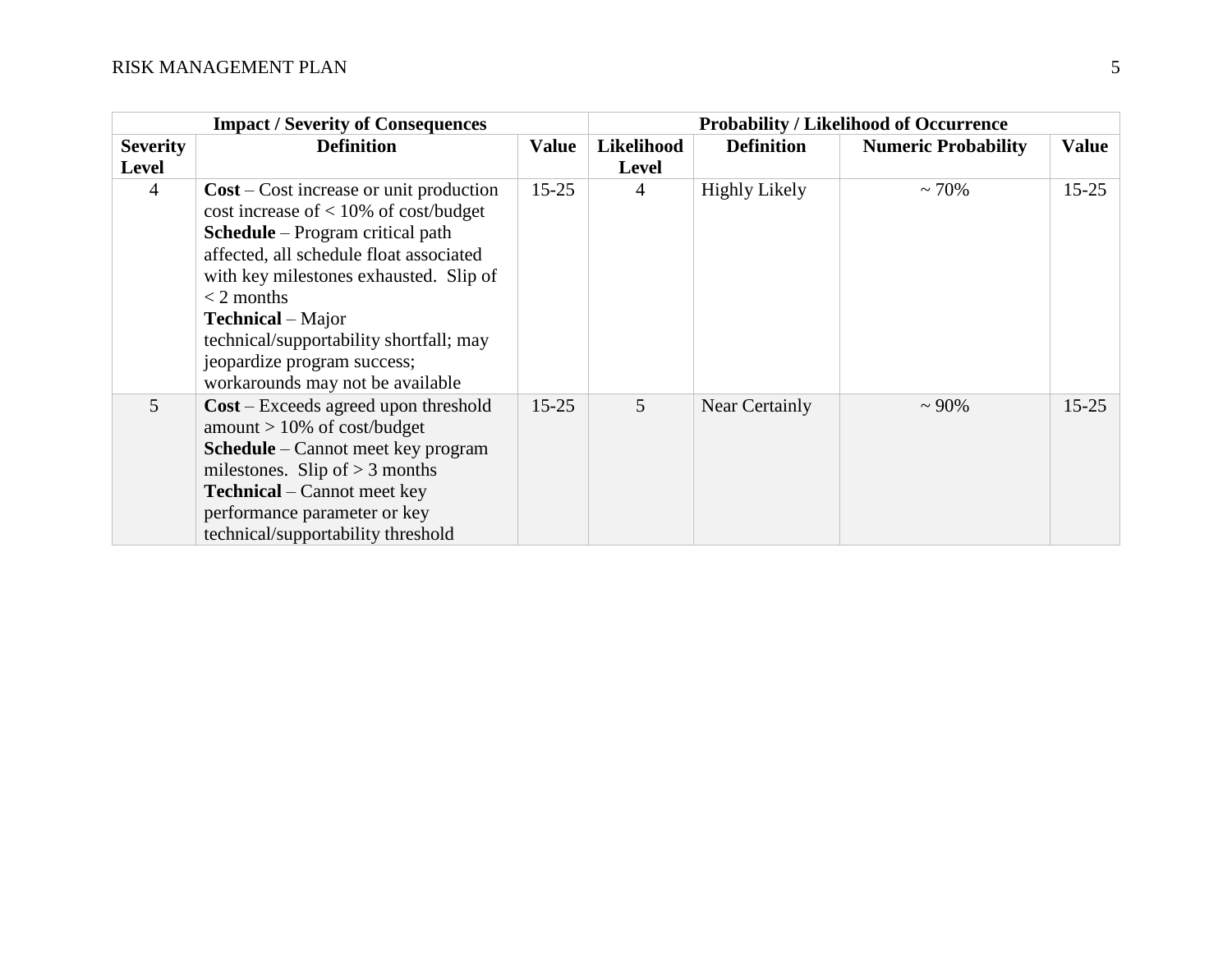# **Appendix C**

# **5x5 Probability and Impact Matrix**

| Impact<br>Probability   | $\mathbf{1}$   | $\boldsymbol{2}$ | $\overline{\mathbf{3}}$ | $\overline{\mathbf{4}}$ | 5               |
|-------------------------|----------------|------------------|-------------------------|-------------------------|-----------------|
|                         | $\overline{5}$ | 10               | $\overline{15}$         | $\overline{20}$         | <b>25</b>       |
| 5                       | (2,3)          | (10)             | (15)                    | (19)                    |                 |
|                         | $\overline{4}$ | $\overline{8}$   | $\overline{12}$         | $\overline{16}$         | $\overline{20}$ |
| $\overline{\mathbf{4}}$ | (1)            | (7)              | (13, 14)                | (16, 17, 18)            |                 |
|                         | $\overline{3}$ | $\overline{6}$   | $\overline{9}$          | 12                      | $\overline{15}$ |
| 3                       |                | (5)              | (8,9)                   | (12)                    |                 |
|                         | $\overline{2}$ | $\overline{4}$   | $\overline{6}$          | $\overline{8}$          | 10              |
| $\boldsymbol{2}$        |                |                  | (4)                     | (6)                     | (11)            |
| $\mathbf{1}$            | $\overline{1}$ | $\overline{2}$   | $\overline{3}$          | $\overline{4}$          | $\overline{5}$  |